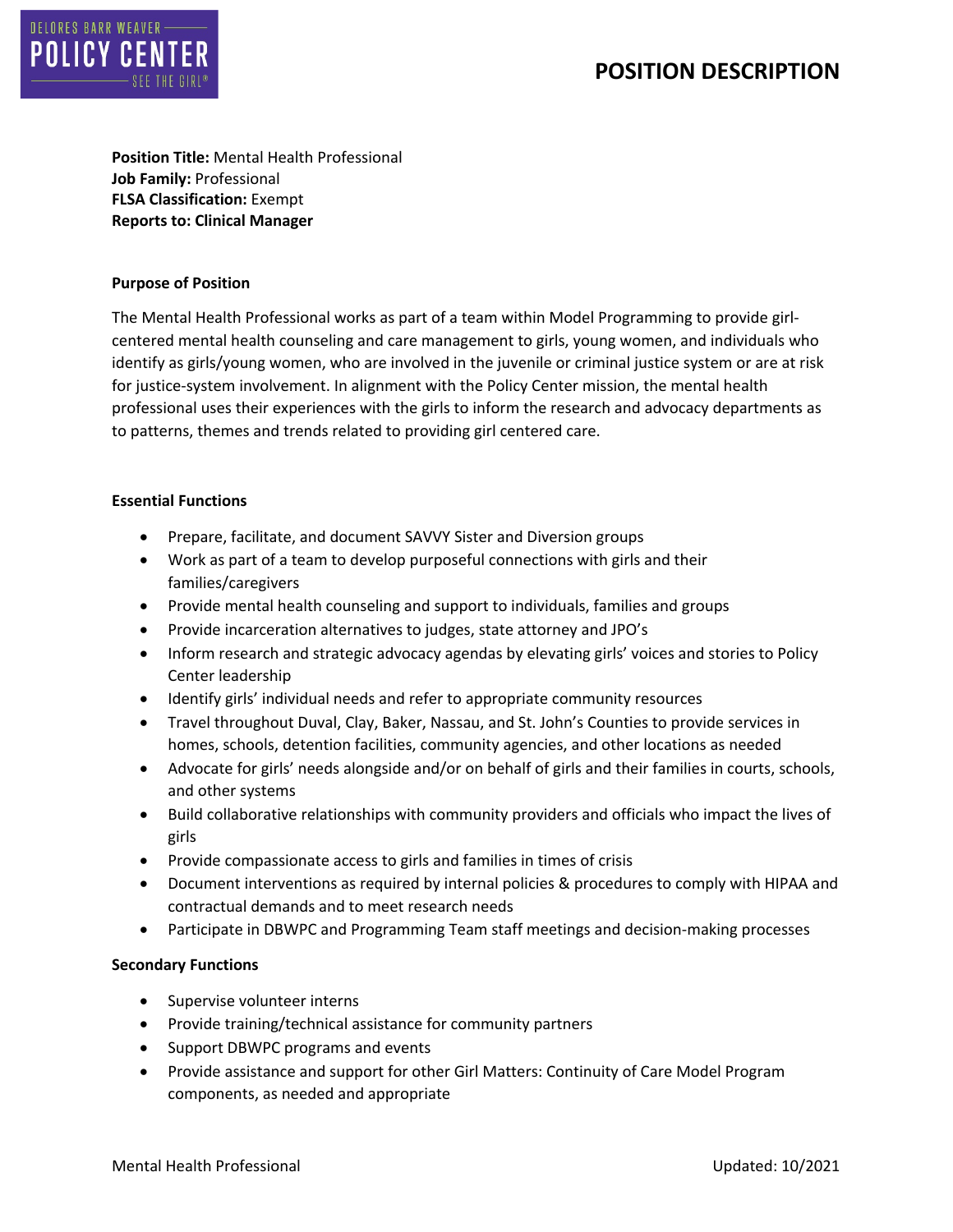

*Reasonable accommodations may be made to enable individuals with disabilities to perform the essential functions listed above.*

## **Required Knowledge, Skills, and Abilities**

Organizational:

- Understanding of Girl-Centered Principles Understands girl-centered principles and is willing to grow in knowledge of these principles
- Growth-Mindset Receptive to feedback, willing to learn, embraces reflective practice
- Solution-Oriented Brings possible solutions when presenting obstacles or challenges to supervisor
- Collaborative Seeks input and buy-in from girls, colleagues, and external partners, as appropriate

Individual:

- Counseling and Support Skills
	- o Experience providing trauma-informed counseling and healing-centered engagement
	- o Knowledge of resources available to girls and families in Duval, Clay, Nassau, St. Johns, and Baker counties; or demonstrated ability to develop resource networks
- Documentation demonstrated ability to document interventions appropriately and on deadline

## **Required Education and Experience**

- Master's Degree in Social Work, Mental Health Counseling, or related field
- Individual must be licensed or license-eligible in the state of Florida as a Mental Health Counselor or Clinical Social Worker
- Professional experience in education, child welfare, social service, and/or juvenile justice
- Minimum of 3 years working with girls

Individuals with an equivalent combination of education and experience may be considered for the position.

#### **Supervisory Responsibility**

This position may supervise volunteer interns.

#### **Work Environment/Demands**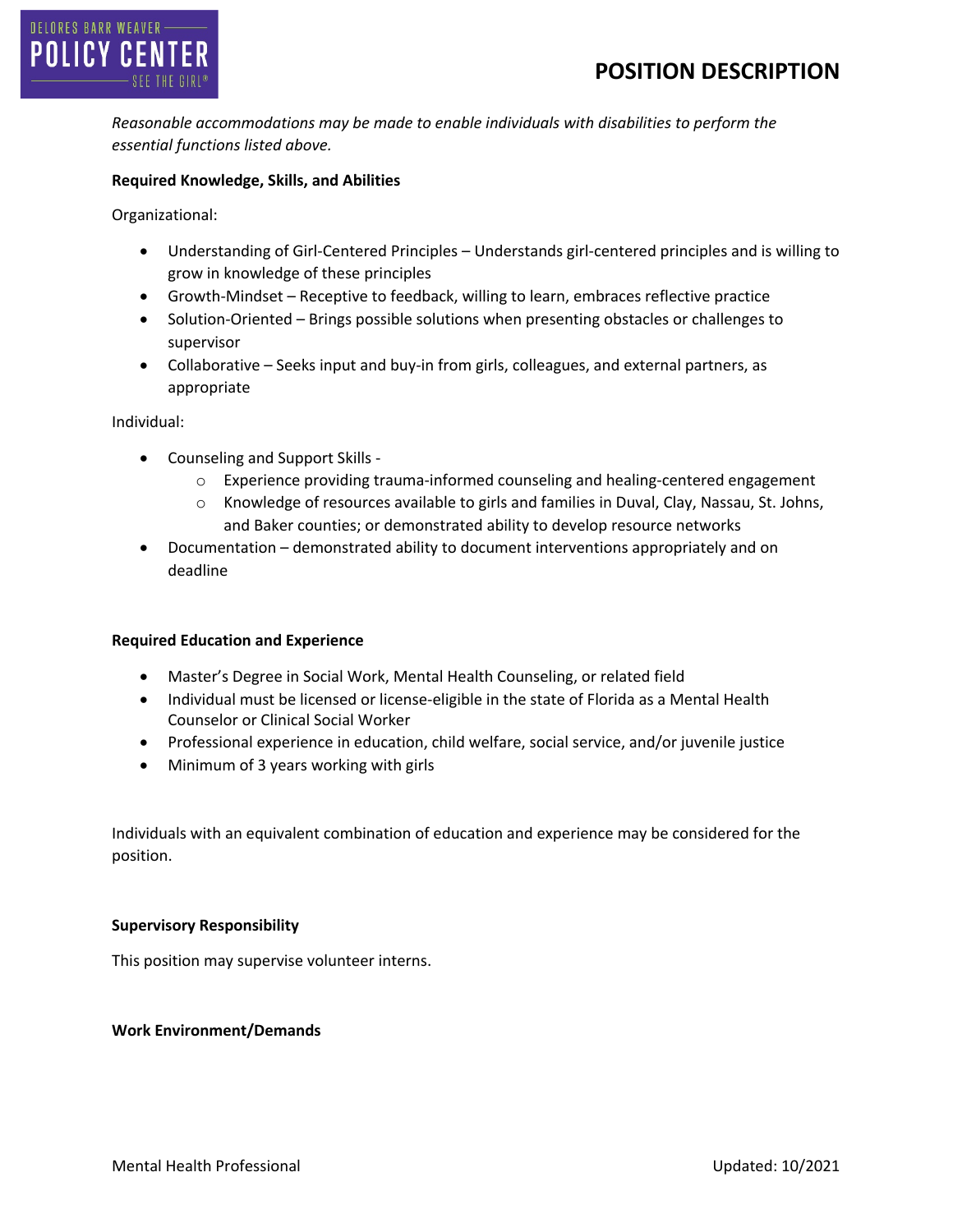

This position operates in multiple environments, including professional offices, locked detention facilities, schools, and community sites with varied levels of accessibility, noise and through various temperatures and weather conditions.

- This position requires constant communication with others for the exchange of information.
- This role routinely uses standard office equipment such as computers and phones.
- This position often transports supplies such as books, art materials, and food.
- This position can occasionally involve remaining sedentary either through sitting or standing for prolonged periods of time.
- This position occasionally requires lifting up to 15 lbs.

## **Position Type/Expected Hours of Work**

This is a full-time position. The nature of the work sometimes requires employee engagement outside of traditional office hours, including late nights/early mornings and weekends.

## **Travel**

This position requires occasional travel throughout the Jacksonville metro area and surrounding counties. This position can require occasional transporting of clients and their families to various appointments, facilities and locations needed to secure services.

The individual who fills this position must have a valid driver's license and will be required to maintain minimum personal auto liability insurance of \$100,000/\$300,000 while employed with the Policy Center.

## **Work Authorization/Screening Requirements**

DBWPC participates in E-Verify. Upon offer and acceptance of employment, the Policy Center will provide the federal government with the hired individual's Form I-9 information to confirm that the individual is authorized to work in the U.S.

The employee who fills this position is required to complete fingerprint-based AHCA Clearinghouse background screenings for the Florida Department of Juvenile Justice (Caretaker) and the Florida Department of Children and Families (Mental Health.)

## **AAP/EEO Statement**

The Delores Barr Weaver Policy Center is committed to building a diverse staff that reflects the populations served by its programs. We strongly encourage applications from qualified individuals of color and qualified individuals who identify as lesbian, gay, bisexual, transgender, and/or gender nonconforming.

DBWPC, Inc. is an equal opportunity employer and does not discriminate in the terms, conditions, or privileges of employment on account of race, age, color, sex, religion, national origin, gender, sexual